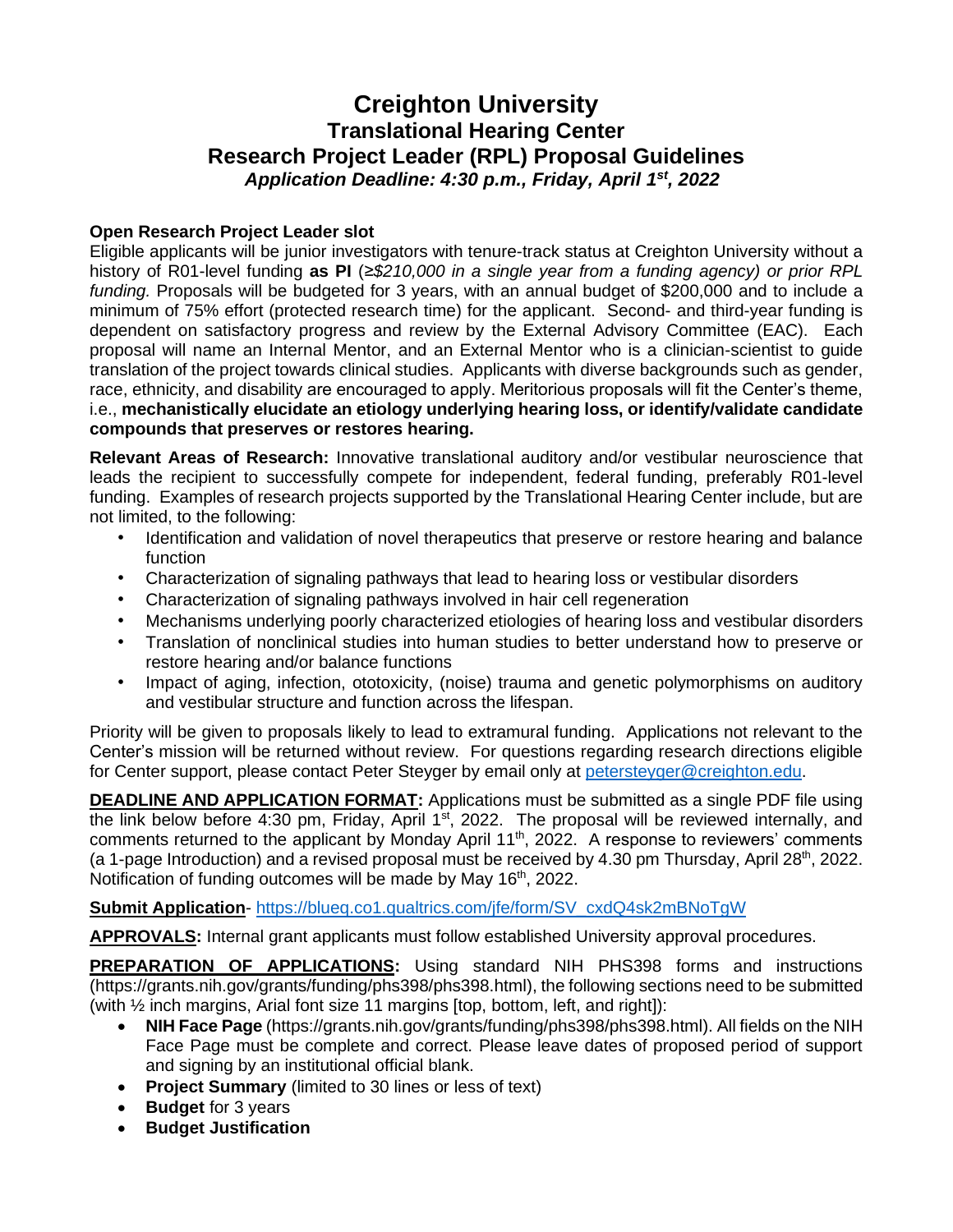- **Biographical Sketch** for the PI and any other Key Personnel,
- **Updated Other Support**
- **Research plan** (limited to seven pages in total; more guidance further below)
	- o **a. Specific Aim(s)** (one page max)
	- o **b. Research Strategy** (six pages max):
		- **i. Significance:** a) the rigor of prior research the strengths and weaknesses of prior research that formed the basis for the proposed research question.
		- **ii. Innovation**
		- **iii. Approach:** Can include preliminary data, although not required. Experimental design, including steps taken to ensure scientific rigor (robust and unbiased experimental design, sample, measures, procedures, analysis, interpretation and reporting of results, explained as appropriate for a pilot project) and consideration of key biological variables if applicable (please see [http://grants.nih.gov/grants/guide/notice-files/NOT-OD-16-011.html\)](about:blank).
		- **iv. Plans for extramural funding applications** (e.g., to NIH or other agencies, please specify) upon successful completion of this project.
- **Literature cited** (excluded from the above page limits)
- **If the proposed study involves human subjects:**
	- o Current PHS Human Subjects and Clinical Trials Information Form [https://grants.nih.gov/grants/how-to-apply-application-guide/forms-e/general/g.500-phs](about:blank)[human-subjects-and-clinical-trials-information.htm](about:blank)
	- o Institutional Review Board (IRB) approval

o Human Subjects Education Certification (required even when research is exempt) *Note: Within 30 days after receiving NIGMS approval for clinical research projects, the grantee must enter study data in the Human Subjects System (HSS).*

- **If the proposed project involves Vertebrate Animals:**
	- o IACUC approval
	- o Vertebrate Animal Section (see [https://grants.nih.gov/grants/olaw/vertebrate\\_animal\\_section.htm\)](about:blank)
- The Research Project selected for funding will be notified by Monday May 16<sup>th</sup>, 2022 and will be required to have obtained all regulatory approvals before May 19<sup>th</sup>, 2022, to be considered for funding by NIGMS for a start date of July  $1<sup>st</sup>$ , 2022.

**BUDGET:** Use PHS398 Budget forms, following PHS398 instructions, for all budget information. All full-time Creighton personnel added to the budget will receive a salary release email. Their name will be listed on the budget; indicate person-months and salary in the budget for any participating faculty.

**BUDGET JUSTIFICATION:** Describe the specific functions of all personnel. Provide a complete justification for all non-personnel items requested. No specific form page is required for the budget justification.

**[PHS](about:blank) [398](about:blank) [BIOGRAPHICAL](about:blank) [SKETCH:](about:blank)** Provide a biographical sketch for the applicant and key personnel involved in the proposed project. Use the current PHS 398 Biographical Sketch form. The Biographical Sketch form and a sample can be found at: [https://grants.nih.gov/grants/forms/biosketch.htm.](about:blank)

# **RESEARCH PLAN:** *(No more than 7 pages for the following sections of the Research Plan)*

This section should include sufficient information needed for evaluation of the project, independent of any other document. Be specific and informative and avoid redundancies. Discussion of the inclusion of human subjects or animals must be included within the Research Plan. There are no specific form pages for the research plan, but use the following format:

**1. Specific Aims (1 page max):** Concisely state the goals of the proposed research and summarize the expected outcomes(s), including the impact that the results of the proposed research will have on the research field(s) involved. List succinctly the specific objectives of the research proposed, e.g., to test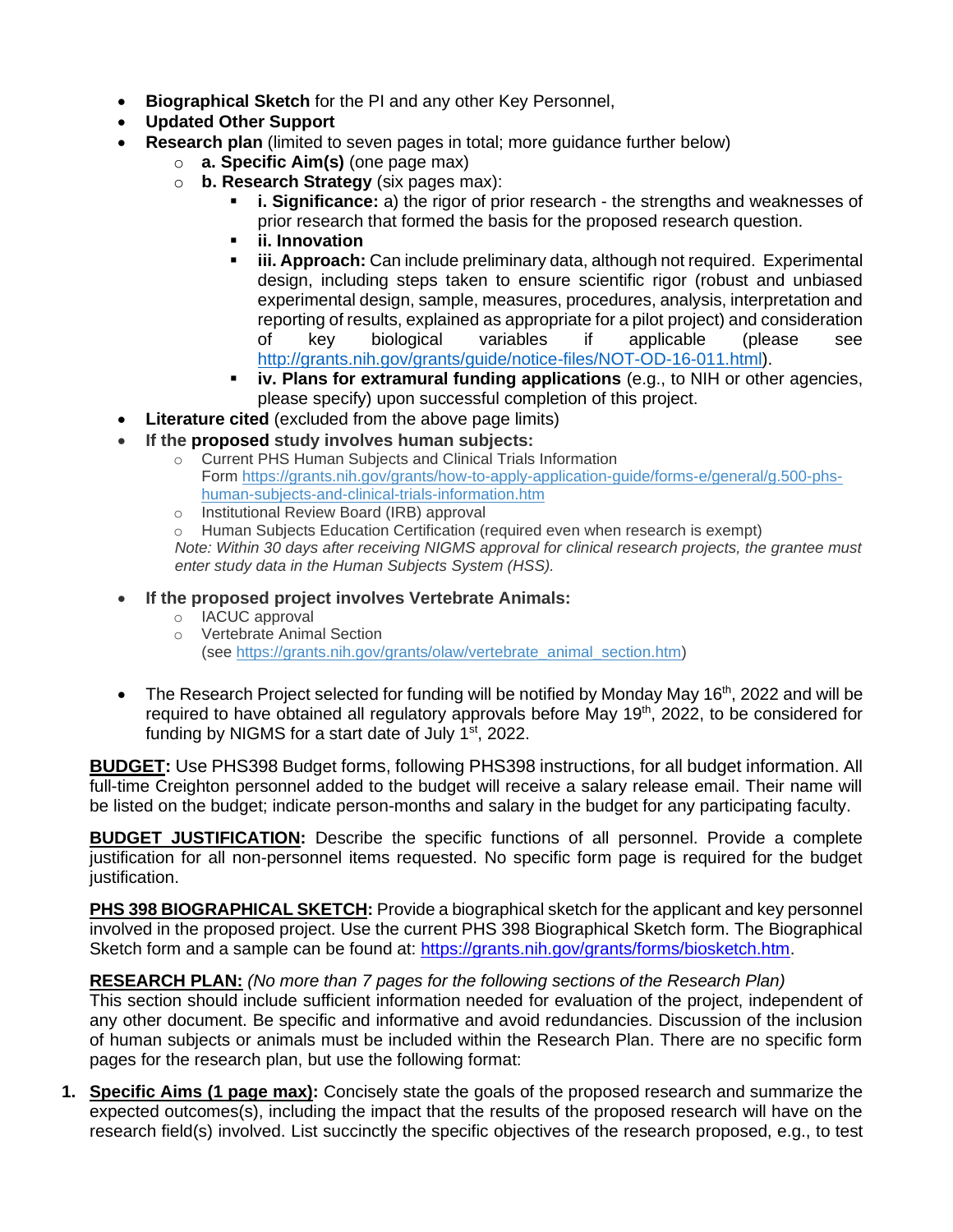a stated hypothesis, create a novel design, solve a specific problem, challenge an existing paradigm or clinical practice, address a critical barrier to progress in the field, or develop new technology.

**2. Research Strategy (up to 6 pages max):** Organize the Research Strategy in the specified order and using the instructions provided below. Start each section with the appropriate section heading:

## **a. Significance:**

- Explain the importance of the problem or critical barrier to progress in the field that the proposed project addresses.
- Explain how the proposed project will improve scientific knowledge, technical capability, and/or clinical practice in one or more broad fields.
- Describe how the concepts, methods, technologies, treatments, services, or preventive interventions that drive this field will be changed if the proposed aims are achieved.

## **b. Innovation:**

- Explain how the application challenges and seeks to shift current research or clinical practice paradigms.
- Describe any novel theoretical concepts, approaches, or methodologies; instrumentation or intervention(s) to be developed or used; and any advantage over existing methodologies, instrumentation, or intervention(s).
- Explain any refinements, improvements, or new applications of theoretical concepts, approaches or methodologies, instrumentation, or interventions.

# **c. Approach:**

- Describe the overall strategy, methodology, expected outcomes and analyses to be used to accomplish the specific aims of the project. Include how the data will be collected, analyzed, and interpreted, as well as any resource sharing plans, as appropriate.
- Discuss potential problems, alternative strategies, and benchmarks for success anticipated to achieve the aims.
- If the project is in the early stages of development, describe any strategy to establish feasibility, and address the management of any high-risk aspects of the proposed work.
- Discuss your plans for potential sources of future support for continuing the research program initiated by this application. Specify intramural and extramural funding agencies to be approached. In addition, if this research is included in any currently pending external proposal, identify that proposal.

# **LITERATURE CITED:** *(Not included in 6-page limit)*

List all references. Each reference must include the title, names of all authors, book or journal, volume number, page numbers, year of publication, and PMID. Be concise and select only those literature references pertinent to the proposed research.

**EARLIEST START DATE:** July 1, 2022, if IRB and/or IACUC approvals obtained by 4.30 pm Thursday May 19<sup>th</sup>, 2022, and submitted to Peter Steyer at **Petersteyger@creighton.edu** 

**CERTIFICATIONS:** University procedures for projects involving human subjects (IRB), vertebrate animals (IACUC), or biohazardous materials (IRB) must be observed. Approval must be received prior to submission to NIGMS for final approval and release of funds.

**QUESTIONS:** If you have any application or submission questions, please contact Stacy Barney at [stacybarney@creighton.edu](about:blank) before 4:30 pm, Monday, March 28<sup>th</sup>, 2022

**RPL review criteria.** Complete proposals will be reviewed, and feedback offered by Monday April 11<sup>th</sup>, 2022, to respond to reviewers' comments (Introduction) and submission of a revised application with the Introduction by 4.30 pm Thursday April 28<sup>th</sup>, 2022, for review by the External Advisory Committee (EAC). Review criteria include the quality and feasibility of the proposal, relevance to Center mission, and the benefit of participating in the Center to the applicant. The EAC will provide constructive